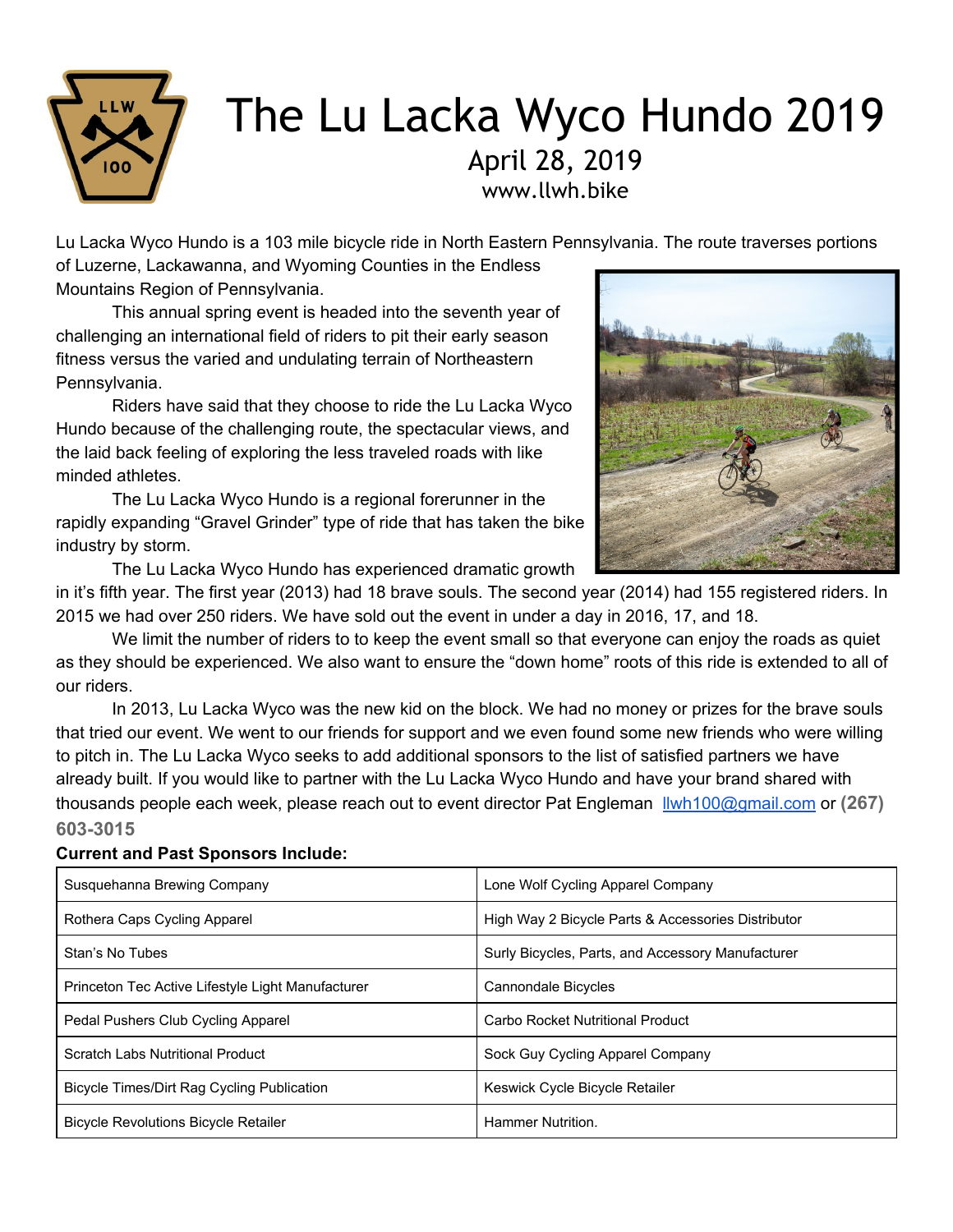# *Sponsorship Level Opportunities.*

## **Title Sponsor \$5,000 in cash or equivalent product/service 1 available**

This opportunity provides thousands of impressions through all of our social media outlets, daily mentions of your company name, brand placement on the top of all of our communication, print, and web material. In addition to those impressions, the ride will be called The Lu Lacka Wyco Hundo presented by (Your Company) in all communications. This role will also provide your company with multiple free passess to the ride and after party.

## **Secondary Sponsor \$1000 in cash or equivalent product/service 3 available**

Similar to the sponsorship level above, you will have thousands of unique impressions for your brand through our multiple social media, and print outlets. We will provide top level brand placement on all communication and print materials. This role will also provide your company with multiple free passess to the ride and after party.

#### **Tertiary Sponsor \$800 in cash or equivalent product/service 5 available**

This opportunity will also include thousands of unique brand impressions across a multitude of media. We will provide second tier brand placement on all communication and print materials. This role will also provide your company with multiple free passess to the ride and after party.



# **Taco Stand Sponsor \$800 in cash or equivalent product/service 1 available.**

What crazy event promoter has a taco stand for a couple of hundred riders at the top of the hardest climb of the day? One that you want to be involved with! You will get to have your brand name attached to this rest stop that should serve to be a highlight of the ride. We will name the taco stand rest stop after your brand, you can have your print materials (banners, coupons, flyers) at this stop where it will make an impression on hundreds of riders and it will be shared around the world through social media. We will also promote this stop up until the day of the ride with multiple media impressions per week.

# **Rest Stop Sponsor \$400 in cash or equivalent product/service 3**

#### **available**

Our riders look forward to our rest stops. Wouldn't you if you just climbed an average of 10 feet per mile? This opportunity allows you the unique chance to have your print materials (banners, coupons, flyers) at this stop where it will make an impression on hundreds of riders and it will be shared around the world through social media. We will also promote this stop up until the day of the ride with multiple media impressions per week.

## **Prize Sponsors**

We have multiple opportunities for prize sponsorship; please reference the table below.

| <b>Sponsor level</b> | <b>Cash/Prize Value</b> | Number available | Media Impr<br>month | <b>Comped Reg</b> |
|----------------------|-------------------------|------------------|---------------------|-------------------|
|                      | \$400                   | 5                | 32                  | 8                 |
| 2                    | \$300                   |                  | 24                  | 6                 |
| 3                    | \$100                   | 9                | 8                   | 2                 |
| 4                    | \$50                    | $12 \,$          | 4                   |                   |